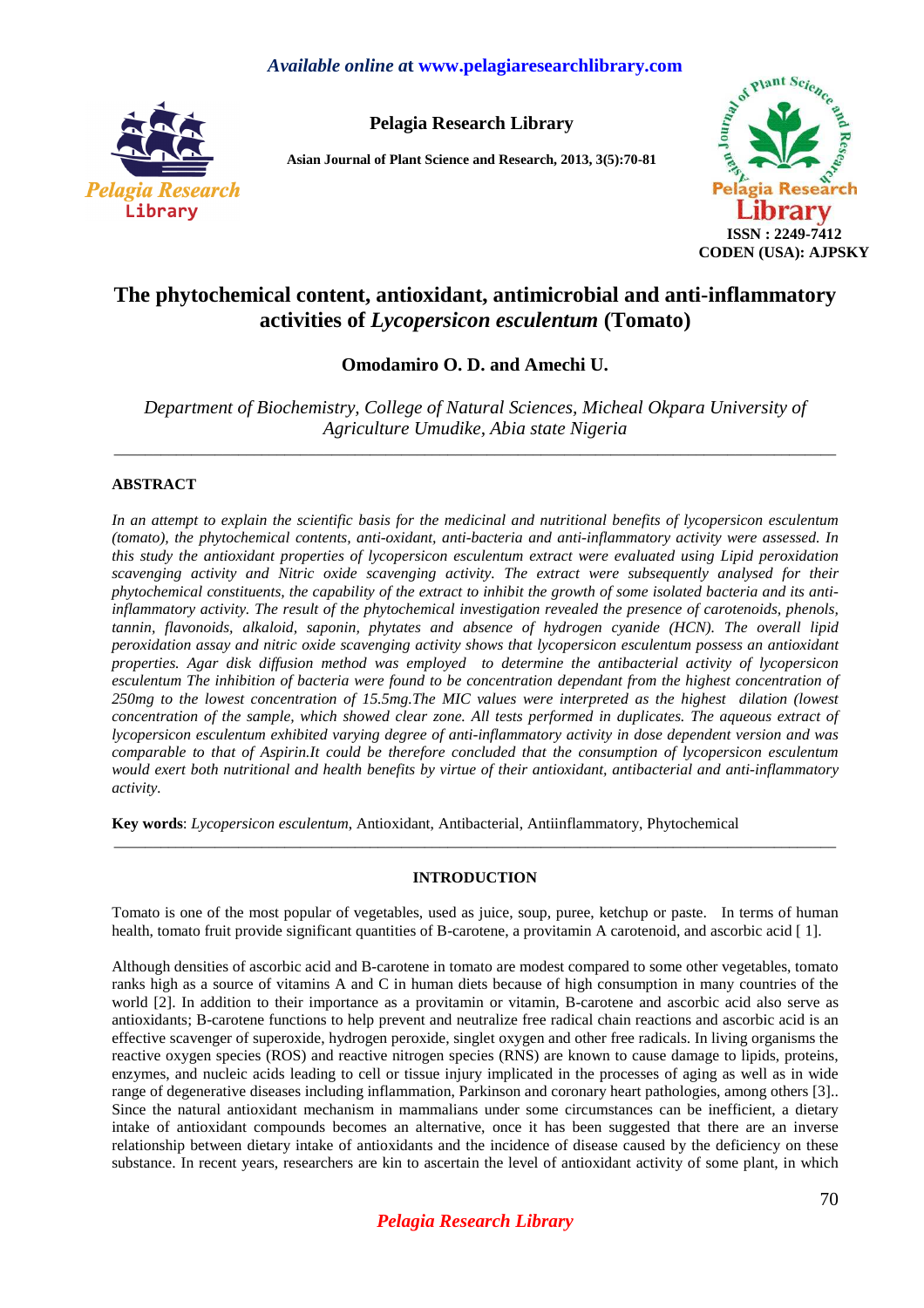tomato is the typical example. [4]While most often associated with lycopene (a carotenoid phytonutrient widely recognized for its antioxidant properties), tomatoes provide a unique variety of phytonutrients. Included are additional carotenoids (including beta-carotene, lutein, and zeaxanthin); flavonoids (including naringenin, chalconaringenin, rutin, kaempferol, and quercetin); hydroxycinnamic acids (including caffeic, ferulic, and coumaric acid); glycosides (including esculeoside A); and fatty acid derivatives (including 9-oxo-octadecadienoic acid). Tomatoes are also an excellent source of free radical-scavenging vitamin C and vitamin A as well as bone-healthy vitamin K. They are a very good source of enzyme-promoting molybdenum; heart-healthy potassium, vitamin B6, folate, and dietary fiber; blood sugar-balancing manganese. In addition, tomatoes are a good source of heart-healthy magnesium, niacin, and vitamin E; energy-producing iron, vitamin B1, and phosphorus; muscle-building protein, and bone-healthy copper. [ 5]

*\_\_\_\_\_\_\_\_\_\_\_\_\_\_\_\_\_\_\_\_\_\_\_\_\_\_\_\_\_\_\_\_\_\_\_\_\_\_\_\_\_\_\_\_\_\_\_\_\_\_\_\_\_\_\_\_\_\_\_\_\_\_\_\_\_\_\_\_\_\_\_\_\_\_\_\_\_* 

 Lycopene, the major carotenoid in tomato fruit, is a powerful antioxidant, anti-inflammatory and also has an antimicrobial property and has generated much attention because of the linkage between lycopene-rich diets and lower risks of certain cancers, heart disease, and age-related disease. Although most phenolic compound in tomato fruit have disappeared at maturity, fully ripened fruit contains modest quantities of quercitin-3-0-rutinoside, which like other flavonols is a powerful antioxidant associated with reduced cancer risk. [6].

From this point of view,we report our work on the antioxidant activities through the, Nitric oxide scavenging activity and Anti lipid peroxidation assay. And also the antimicrobial and anti inflammatory activity property of tomato

### **MATERIALS AND METHODS**

#### **SAMPLE PREPARATON:**

Fresh ripe tomatoes were bought from our daily market Isigate Umuahia, Abia State and washed thoroughly under running water. Afterwards grind, pour in a beaker and heat to remove excess moisture, and also to activate the lycopene. 2grams of the extract was weighed and mixed in 100ml of distill water [20mg/ml].

### **PHYTOCHEMICAL INVESTIGATION**

The extracts were subjected to quantitative chemical test. Aqueous extracts revealed the presence of carotenoids, tannins, alkaloids, phenol, flavonoids, and absence of hydrogen cyanide (HCN).

#### **Determination for Tannin**

Tannin content of the sample was determined by Folin Denis colometric method (Kirk and Sayer 1998). A measured weight of the processed sample (5.0g) was mixed with distilled water in the ratio of  $1:10(w/v)$ . The mixture was shaken for 30 minutes at room temperature and filtered to obtain the extract.

A standard tannic acid solution was prepared, 2ml of the standard solution and equal volume of distilled water were dispersed into a separate 50ml volumetric Flasks to serve as standard and reagent blank respectively. Then 2mls of each of the sample extracts was put in their respective labeled Flask.

The content of each Flask was mixed with 35ml distilled water and 1ml of the Folin Denis reagent was added to each. This was followed by 2.5mls of saturate  $Na_2CO_2$  solution Thereafter each flask war diluted to the 50ml mark wit distilled water and incubated for 90 minutes at room temperature. Their absorbance was measured at 760nm in a spectrophotometer with the reagent blank at zero. The Tannin content was calculated as show below.

% Tannin-100/w x au/as x c x vt/va

 $w = weight$  or sample au =absorbance of test sample as =absorbance of standard tannin solution c =concentration of standard tannin solution va =volume of extract analyzed.

### **Determination of Alkaloid**

The Alkaline precipitation gravimetric method [ 7] was used.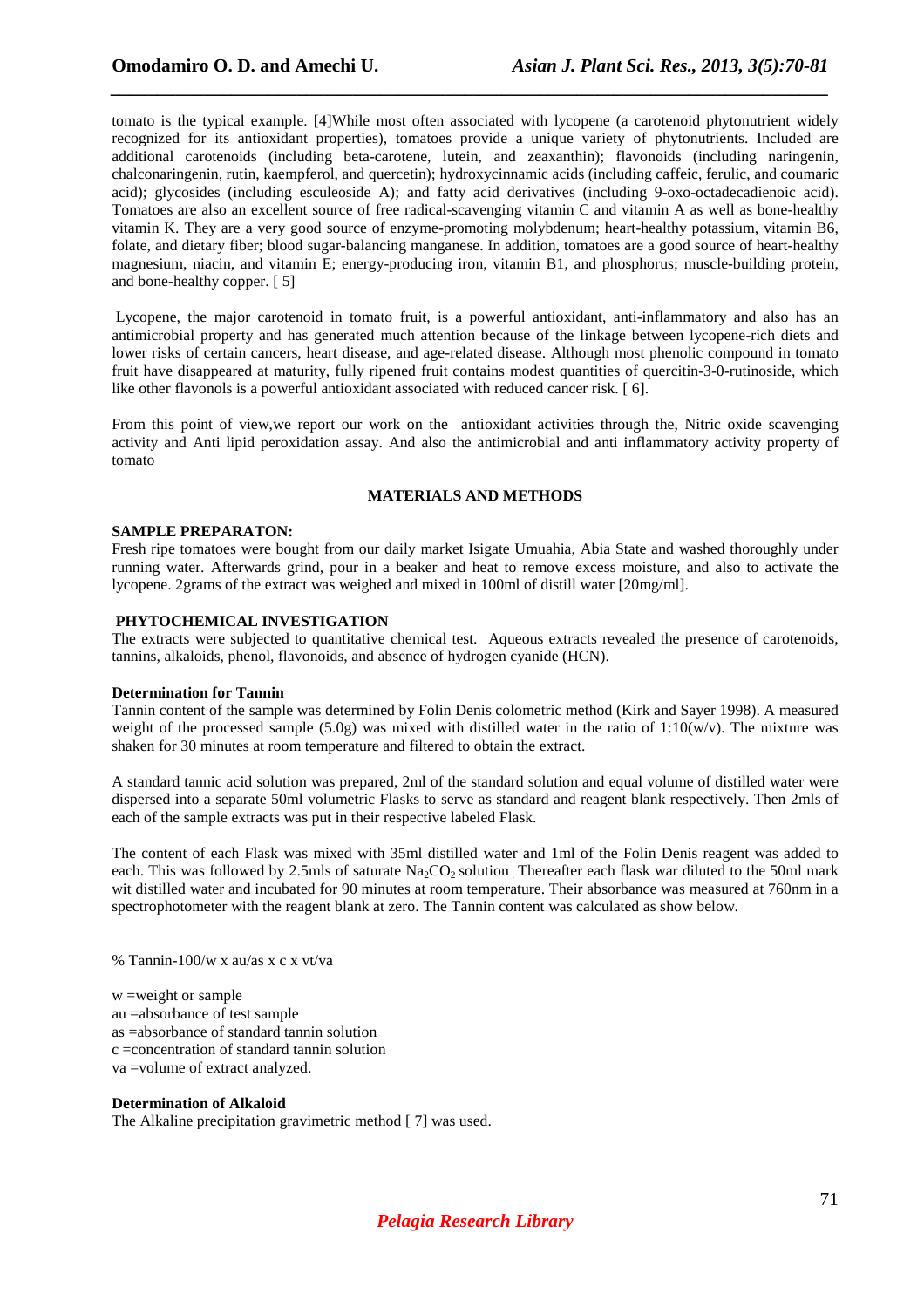A measured weight of the processed sample (5g) was dispersed in 100mls of 10% acetic acid in ethanol solution. The mixture was shaken well and allowed strand for 4 hours at room temperature being shaken every 30 minutes. At the end of this period, the mixture was filtered through what man No 42 grade of filter paper.

*\_\_\_\_\_\_\_\_\_\_\_\_\_\_\_\_\_\_\_\_\_\_\_\_\_\_\_\_\_\_\_\_\_\_\_\_\_\_\_\_\_\_\_\_\_\_\_\_\_\_\_\_\_\_\_\_\_\_\_\_\_\_\_\_\_\_\_\_\_\_\_\_\_\_\_\_\_* 

The filterate (Extract) was concentrated by evaporation, to a quarter of it's original volume the extract was treated with drop wise addition of concentrated  $NH<sub>3</sub>$  solution to precipitate the alkaloid. The dilution was done until the  $NH<sub>3 was</sub>$  in excess.

The alkaloid precipitate was removed by filteration using weighted whatman No 42 Filter paper. After washing with 1% NH<sub>4</sub> OH solution, the precipitate in the filter paper was dried at  $60^{\circ}$ c and weighted after cooling in desiccators. The content was calculated as shown below.

% Alkaloid = 
$$
\frac{W_2-W_1}{Wt \text{ or sample}} \quad X \quad \frac{100}{1}
$$

Where

 $W_1$  = weight of empty filter paper  $W_2$  weight of filter paper + alkaloid ppt.

# **Determination of Phenol**

This was determined by the Folin-ciocateau spectrophotometer [ 8]. The total phenol was extracted in 200mg of the sample with 10ml concentrated methanol. The mixture was shaken for 30minutes at room temperature. The mixture was centrifuged at 500rpm for 15 minutes and the supernatant (extract) was used for the analysis.

1ml portion of the extract from each sample was treated with equal volume of Folin-ciocateau reagent followed by the addition of 2mls of 2%  $\text{Na}_2\text{CO}_3$  solution. Mean while, standard phenol solution was prepared and diluted to a desired concentration.

1ml of the standard solution was also treated with the F-D reagent and  $Na<sub>2</sub> Co<sub>3</sub>$ . The intensity of the resulting blue colouration was measured (absorbance) in a spectrophotometer at 560nm wavelength. Measurement was made with a reagent blank at Zero. The phenol content was calculated using the formula below.

$$
\%phenol = \frac{100}{W} \times \frac{au}{as} \times c \times \frac{vt}{va}
$$

Where

W =weight of sample au =absorbance of test sample as =absorbance of standard phenol sample c =concentration of standard phenol sample va =volume of extract analyzed.

# **Determination of Flavoniods**

Flavonoid was determined suing the method described by Harbone [9] A measured (5g) weight of the processed sample was boiled in 100mls of 2MHCL solution under reflux for 40 minutes. It was allowed to cool before being filtered. The filterate was treated with equal volume of ethyl acetate (contained in the ethyl acetate portion) was received by filteration using weighted filter paper. The weight was obtained after dying in the oven and cooling in a desicator. The weight was expressed as a percentage of the weight analyzed. It was calculated as shown below:

% Flavonoid =  $W_2$  –  $W_1$  x 100 Wt of sample 1

 $W<sub>2</sub>$  =weight of filter paper x flavonoid precipitate  $W_1$  =weight of filter paper alone

# **Determination of Hydrogen Cyanide (HCN)**

This was determined by alkaline pikrate colourimeter method 1.02g of the sample was dispersed in 50ml of distilled water in a 25.0ml conical flack. An alkaline pikrate paper was hung over the sample mixture and the blank in their respective flasks.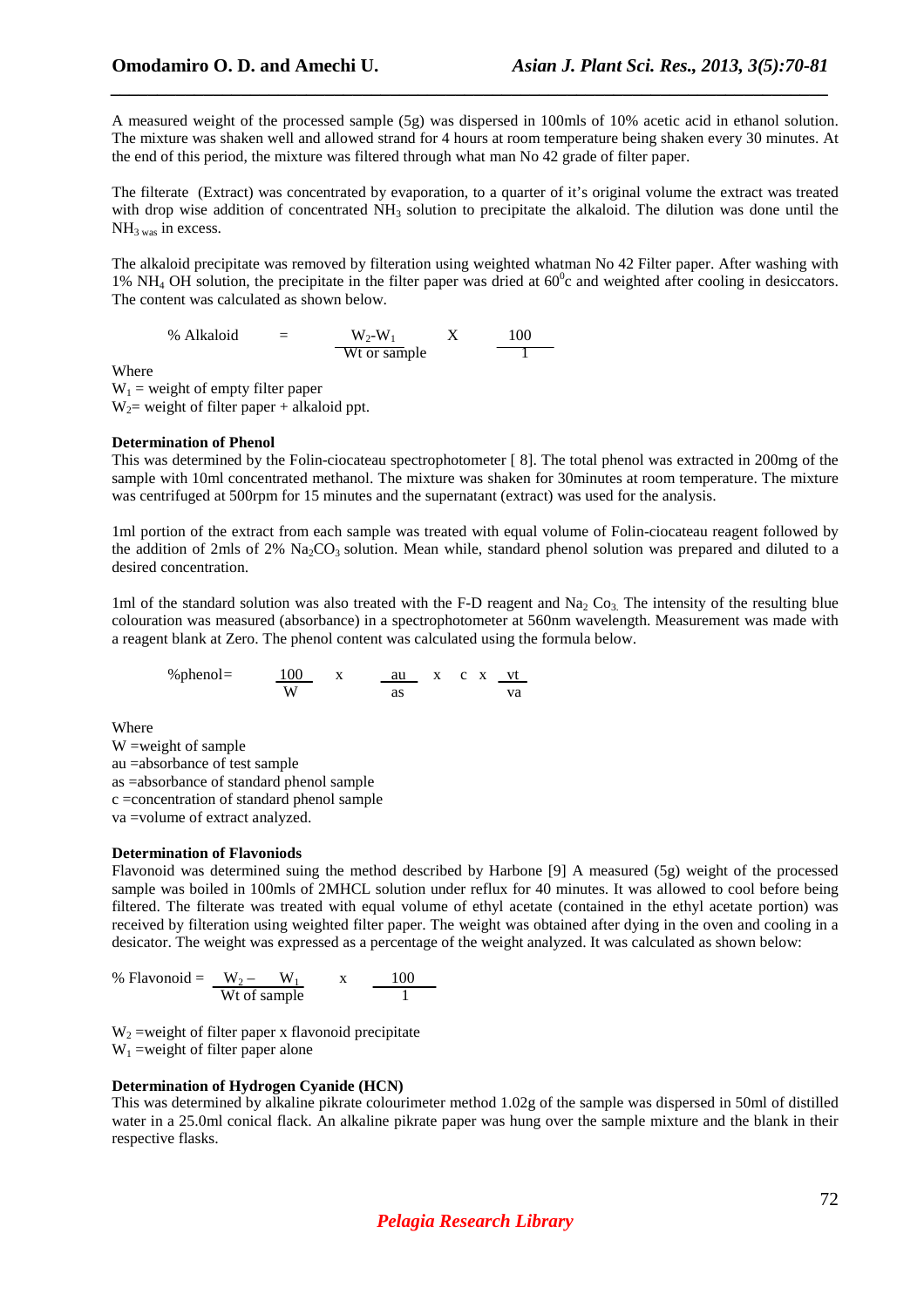The set up were incubated overnight and each pikrate paper was eluted (or dipped) into a 60ml of distilled water. A standard cyanide solution was prepared and diluted to a required concentration. The absorbance of the eluted sample solution and the standard were measured spectophotometrically at 540nm wavelength with the reagent blank at zero.

*\_\_\_\_\_\_\_\_\_\_\_\_\_\_\_\_\_\_\_\_\_\_\_\_\_\_\_\_\_\_\_\_\_\_\_\_\_\_\_\_\_\_\_\_\_\_\_\_\_\_\_\_\_\_\_\_\_\_\_\_\_\_\_\_\_\_\_\_\_\_\_\_\_\_\_\_\_* 

The cyanide content was determined by the formula shown below:

HCN mg/kg =  $1000/w$  x au/as x c x D

Where

W=weight of sample analyzed au = absorbance of standard HCN solution  $c=$  concentration of the standard in mg (d) D=dilution factor where applicable.

### **NITRIC OXIDE SCAVENING ASSAY:**

 Nitric oxide scavenging activity was measured spectrophotometrically. The prepared extract was added to different test-tubes in varying concentrations [2.5, 2.0, 1.25, 1.0, 0.5 mg/ml] 1ml of each the concentrations above was pipette into another different five test-tube. 1ml of Sodium nitroprusside (5mM) in phosphate buffer was added to each test-tube brining the volume to 2ml. solution was incubated at room temperature ( $25^{\circ}$ C) for 30minutes. Thereafter 2ml of Griess reagent [1% sulphanilamide, 0.1% naphthylethylenediamine dichloride and 3% phosphoric acid] was added to each test tube. The absorbance was measured immediately at 530 and percentage of scavenging activity was measured with reference to ascorbic acid as standard. Distilled water was used as the control.

# **ANTI-LIPID PEROXIDATION ASSAY:**

The study has been performed on the goat liver using common laboratory marker of lipid peroxidation like measurement of the malondialdehyde (MDA) content of tissue.. Goat liver prefused with normal saline through hepatic portal vein was harvested and its lobes were briefly dried between filter papers to remove excess blood and thin cut with a heavy-duty blade. The small pieces were then transferred in a sterile vessel containing phosphate buffer (PH 7.4) solution. After draining the buffer solution as completely as possible, the liver was immediately grinded to make a tissue homogenate (1g/ml) using freshly prepared phosphate buffer (PH 7.4.]

Anti-lipid peroxidation scavenging activity was measured spectrophotometrically. The prepared extract was added to different test-tubes in varying concentration [2.5, 2.0, 1.25, 1.0, 0.5 mg/ml] 1ml of each the concentrations above was pipette into another different five test-tube. 3ml of liver homogenate was added 1ml of 15Mm ferric chloride solution and was shaken for 30mins. From collected mixture, 1ml was added with 1ml of different concentration of the plant extract in different test-tubes. The same procedure was followed for control and blank. Water was used as a control and ascorbic acid (100mg/ml) as standard. All the test-tubes were incubated for 120mins at 37°C. After incubation, Trichoroacetic acid (TCA) was added to all the tubes containing the mixture in 1:1 ratio and centrifuged for 30mins. The supernatant liquid was collected thiobarbituric acid (TBA) was added in 1:1 ratio and heated for 60mins in water bath, cooled and absorbance was measured at 530nm.

By using the following formula the percentage of anti-lipid peroxidation activity was calculated

% antilipid peroxidation  $=$  (control-sample) x 100 (Control)

# **ANTI BACTERIA ACTIVITY OF TOMATOES**

 the concentrations of ciprofloxacin and tomato extract used were as follows; 250mg, 125mg, 62.5mg, 31.5mg and 15.5mg

# **DETERMINATION OF ANTI-BACTERIAL ACTIVITY**

### Test microorganism

For this study, *streptococcus pneumonia, staphylococcus auresus Escherichia coli, pretoeus mirabilis, pseudomonas aeruginosa* were used as test organism. All these organisms were obtained from the culture collection of the department of microbiology, Michael Okpara University of Agriculture, Umudike.

Sterile 1ml dropper pipettes were used to deliver 0.1ml of each concentration onto punched sterilized circular (3mm diameter) filter papers (what mann number 1). The extract impregnated disc were dried at  $40^{\circ}$ c, packed into sterile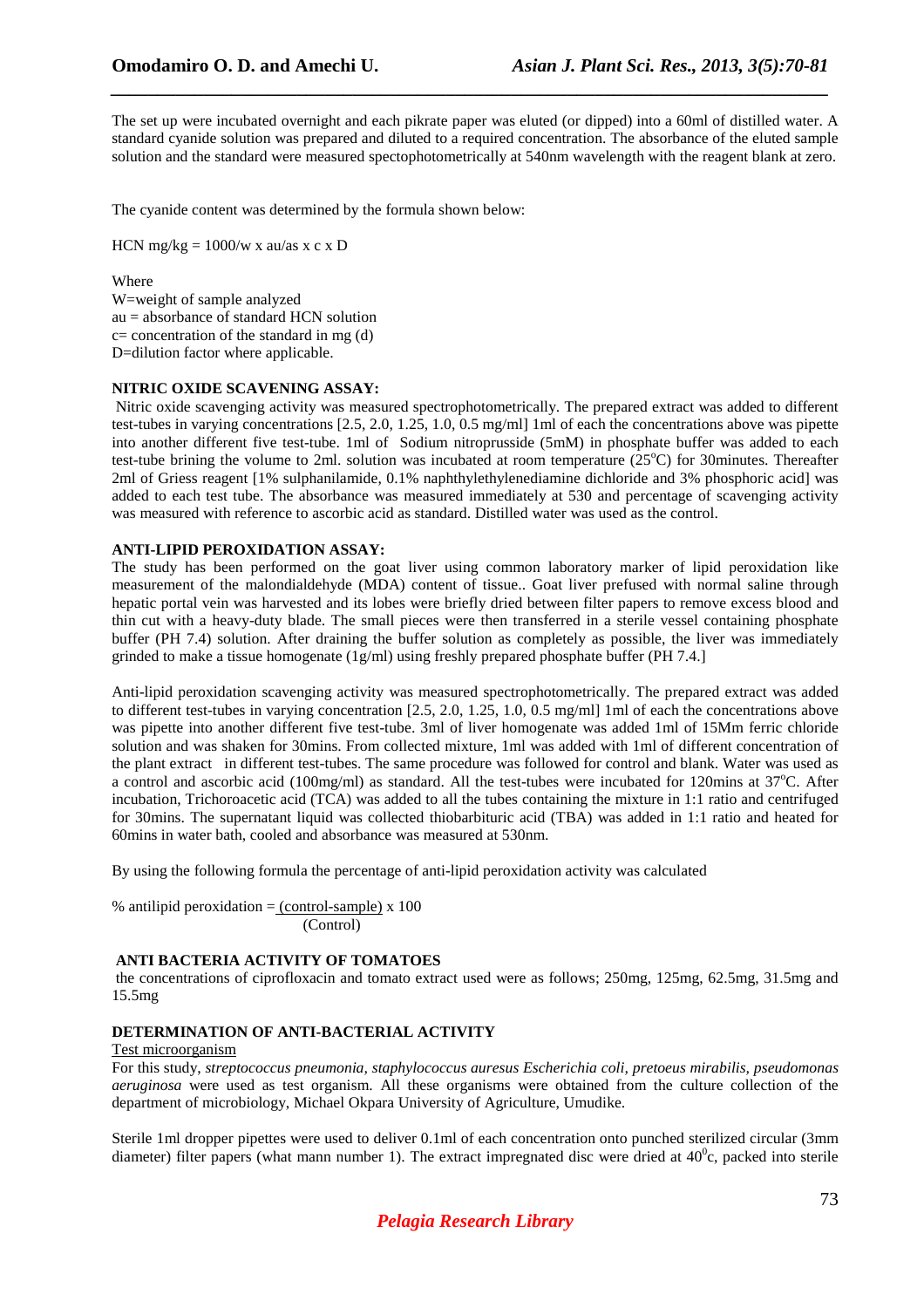bottles, labeled and stored at  $8^\circ c$  prior to use Thus, the final concentrations of extract per disc in descending order was 250mg, 125mg, 61.5ml, 31.25mg and 15.5mg (Egwari, 1999 10).

*\_\_\_\_\_\_\_\_\_\_\_\_\_\_\_\_\_\_\_\_\_\_\_\_\_\_\_\_\_\_\_\_\_\_\_\_\_\_\_\_\_\_\_\_\_\_\_\_\_\_\_\_\_\_\_\_\_\_\_\_\_\_\_\_\_\_\_\_\_\_\_\_\_\_\_\_\_* 

### **SCREENING FOR ANTIBACTERIAL ACTIVITY OF EXTRACTS**

The disc diffusion method was used in this study. The test organisms (1:100 dilution of an 18hr broth cultures) were inoculated onto Mueller Hinton agar plates with sterile cotton swabs (sterlin) soaked in the inoculate. Discs of different extract concentrations were placed firmly on the surface of the inoculated agar plates and incubated at  $37^{\circ}$ c for 18hr under aerobic conditions. Zones of inhibition were measured and recorded in millimeters [10].

# C)Minimum Inhibitory Concentration

The MIC values were interpreted as the highest dilution (lowest concentration of the sample, which showed clear zone. All tests performed in duplicates.

### **ANTI-INFLAMMATORY ACTIVITY OF TOMATO**

A total of 24 adult white Wister albino rats of both sexes and of average weight of 220g were used. They were placed in cages and grouped into six (A-F) of 4 per a group. They were then left to acclimatize to laboratory environment for four days. The animals were deprived of feed for 12hrs prior to the experiment but were allowed access to pure drinking water. The animals were weighed and crude extract and aspirin were separately administered intraperitoneally. Group A was used as negative control thus, received neither Aspirin nor the crude extract. Group B received intraperitoneally 50mg/kg of the extract. Group C received 100mg/kg. Group D received 200mg/kg of the crude extract intraperitoneally, while Group E received 250mg/kg of crude extract intraperitoneally. Then Group F was used as positive control thus, received 100mg of aspirin intraperitoneally. The animals were then left for 30mins after which 1ml of fresh egg albumen was injected into the sub-plantar of the right hind paw of each of the rat. Using a 10ml-measuring cylinder containing water up to 9ml mark the volume of water displaced per drug/ crude extract administrations and post injection of fresh egg albumen were measured and recorded. The difference in the displaced volume of water was taken as the weight of the oedema. Scoring the degree of erythema was done based on the degree of spread of erythema towards the ankle. Precautions were taken to avoid the water from touching the hairs of the rats while the paws were allowed free fall into the water. The weight of the paw-oedema was taken at 30mins interval for 4hrs and taken lastly at 12hrs. Percent inflammations were calculated with nontreated animals as control.

Thus: % inflammation =  $ct x 100$ Co

#### **RESULTS**

### **NITIC OXIDE SCAVENING ACTIVITY**

**Table** 1

| CONC.(mg/ml)  | % INHIBITION  | $IC_{50}$ |
|---------------|---------------|-----------|
| 2.5           | $79.9 + 0.56$ |           |
| 2.0           | $63.9 + 0.36$ |           |
| 1.25          | $54.4 + 0.80$ | 1.21      |
| 1.0           | $30.8 + 0.32$ |           |
| 0.5           | $15.9 + 3.15$ |           |
| STD[vit c]1mg | $40.3 + 0.74$ |           |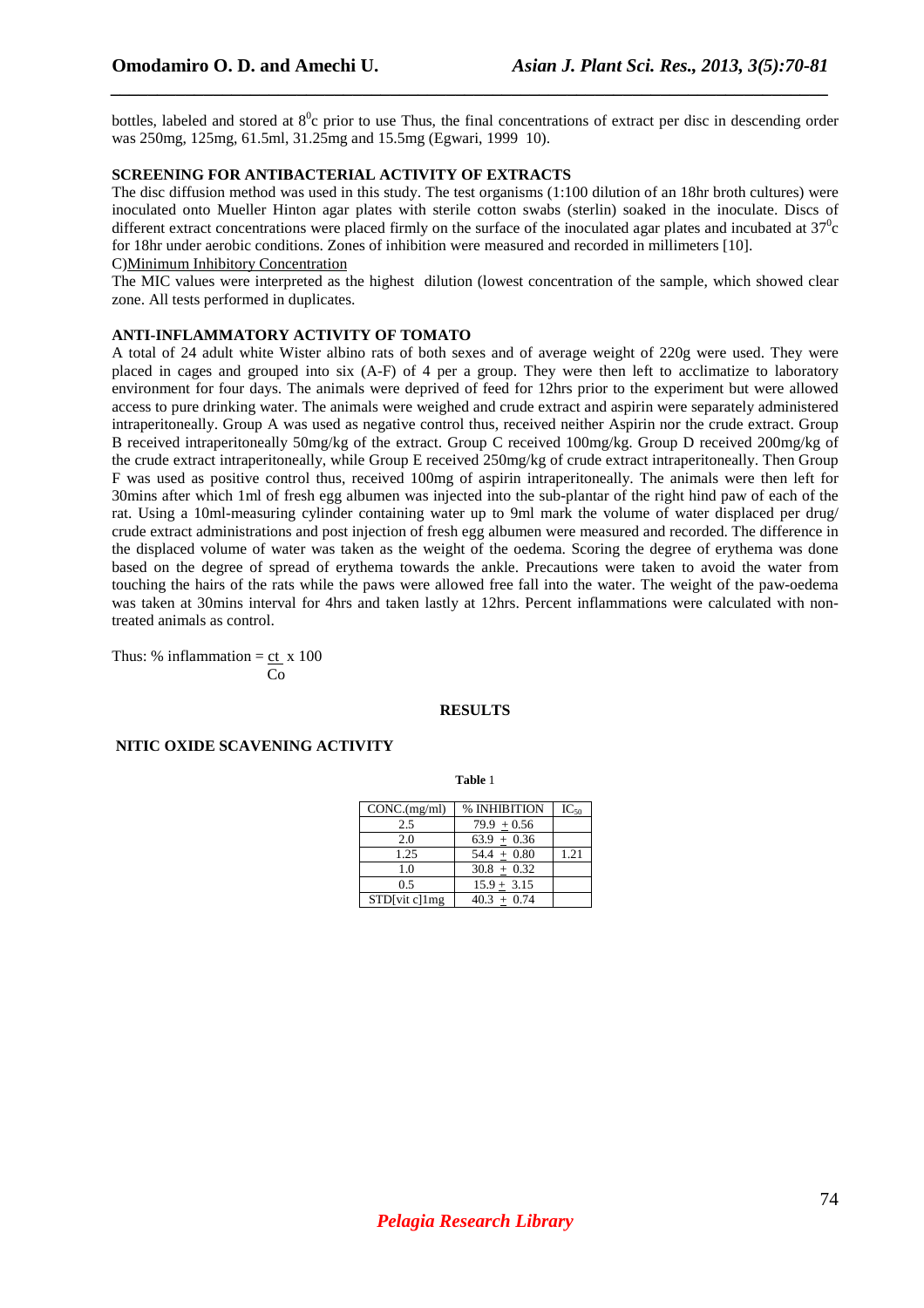







**Table 2** 

# **ANTI-LIDIP PEROXIDATION ACTIVITY**

| CONC.(Mg/Ml) | % INHIBITION  | $IC_{50}$ |
|--------------|---------------|-----------|
| 2.5          | $67.1 + 0.70$ |           |
| 2.0          | $61.8 + 0.60$ |           |
| 1.25         | $59.2 + 0.35$ |           |
| 1.0          | $56.6 + 0.70$ |           |
| 0.5          | $50.1 + 0.96$ | 0.3       |
| <b>STD</b>   | $37.4 + 0.69$ |           |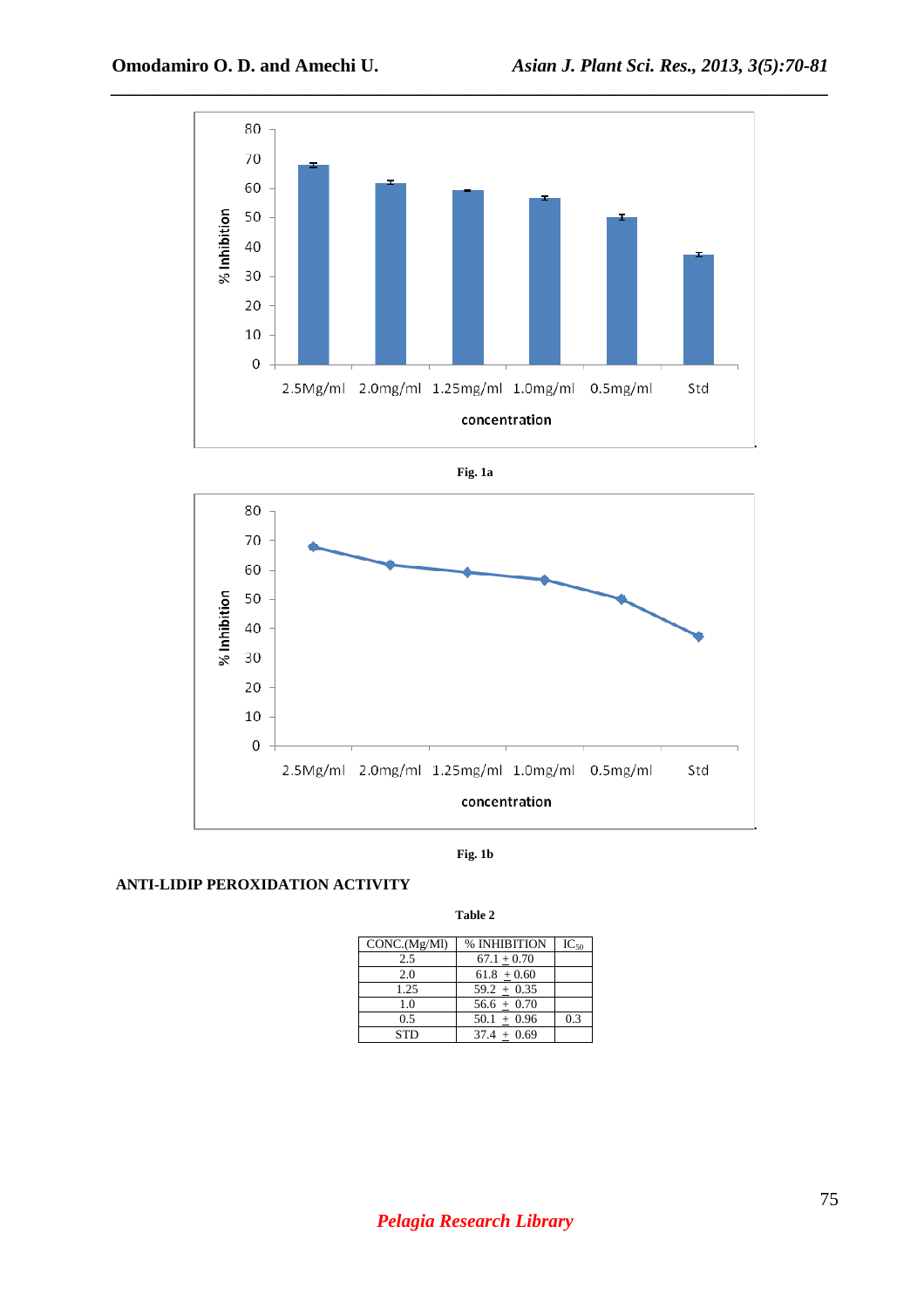

*\_\_\_\_\_\_\_\_\_\_\_\_\_\_\_\_\_\_\_\_\_\_\_\_\_\_\_\_\_\_\_\_\_\_\_\_\_\_\_\_\_\_\_\_\_\_\_\_\_\_\_\_\_\_\_\_\_\_\_\_\_\_\_\_\_\_\_\_\_\_\_\_\_\_\_\_\_* 

# **BAR-CHART PRESENTATION**



**Fig.2b** 

# **ANTIBACTERIA RESULT**

**Table 3a** 

| Bacteria               | Zone of inhibition in mm |                |                |            |              |       |  |
|------------------------|--------------------------|----------------|----------------|------------|--------------|-------|--|
|                        | 250mg                    | 125mg          | 62.5mg         | 31.25mg    | 15.5mg       | MIC   |  |
| Straph. aureus         | $26.50 + 0.71$           | $19.50 + 0.71$ | $11.50 + 0.71$ | $5 + 1.41$ |              | 31.25 |  |
| Strep. Pneu            | $28.50 + 0.71$           | $21.50 + 0.71$ | $9 + 1.41$     | $1.5+0.71$ |              | 31.25 |  |
| E. coli                | $23.50 + 0.71$           | $18.50 + 0.71$ | $12 + 1.41$    | $0.5+0.71$ |              | 31.25 |  |
| Proteus Mirabilis      | $25 + 1.41$              | $21 + 1.41$    | $8.50 + 0.71$  |            | $0.5 + 0.71$ | 15.5  |  |
| Pseudomonas aeruginosa | $+ 1.41$                 | $14.50 + 0.71$ | $5 + 1.41$     |            |              | 62.5  |  |

*Anti-Bacteria Activity of Ciprofloxacin* 

.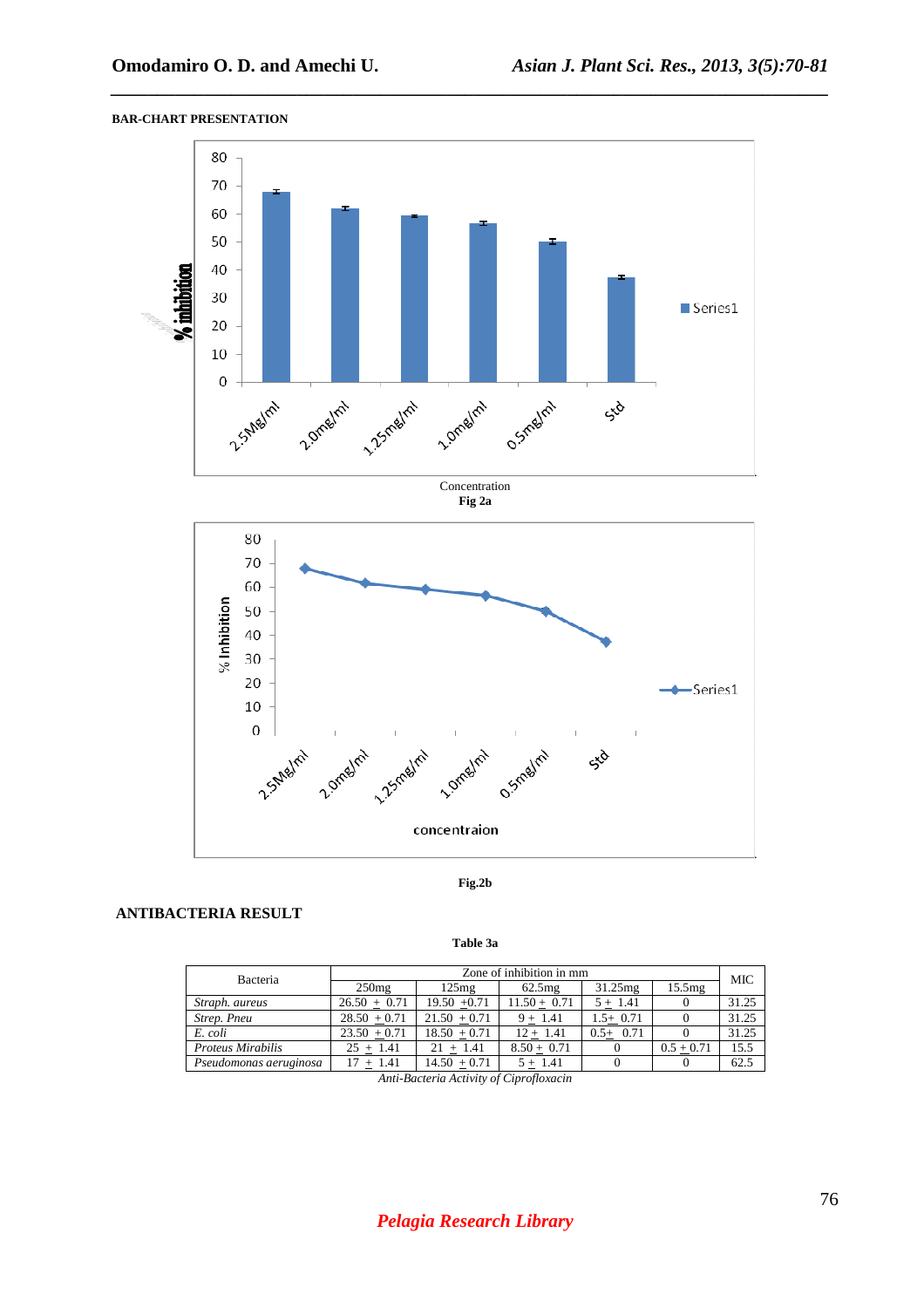### **Table 3b**

*\_\_\_\_\_\_\_\_\_\_\_\_\_\_\_\_\_\_\_\_\_\_\_\_\_\_\_\_\_\_\_\_\_\_\_\_\_\_\_\_\_\_\_\_\_\_\_\_\_\_\_\_\_\_\_\_\_\_\_\_\_\_\_\_\_\_\_\_\_\_\_\_\_\_\_\_\_* 

| Bacteria               | Zone of inhibition in mm |                |                |                |               |         |  |
|------------------------|--------------------------|----------------|----------------|----------------|---------------|---------|--|
|                        | 250mg                    | 125mg          | 62.5mg         | 31.25mg        | 15.5mg        | MIC(mg) |  |
| Straph, aureus         | $43+1.41$                | $30.50 + 0.71$ | $17.50 + 0.71$ | $10.50 + 0.71$ | $2.50+0.71$   | 15.5    |  |
| Strep. Pneu            | $39.50 + 0.71$           | $29+1.41$      | $18 + 1.41$    | $11.50 + 0.71$ | $3.50 + 0.71$ | 15.5    |  |
| E. coli                | $39+1.41$                | $25+1.41$      | $18.50 + 2.12$ | $8.50 + 1.41$  | $2+0.00$      | 15.5    |  |
| Proteus Mirabilis      | $40.50 + 0.71$           | $39 + 1.41$    | $21.50 + 0.71$ | $9 + 1.41$     | $3.50 + 0.71$ | 15.5    |  |
| Pseudomonas aeruginosa | $28.50 + 0.71$           | $26.50 + 0.71$ | $17+1.41$      | $5.50 + 0.71$  | $1.5 + 0.71$  | 15.5    |  |

# **ANTI-INFLAMMATORY RESULT**

### **Table 4a**

| <b>Doses</b>               | 30mins         | 60mins         | 90mins         | 120mins        | 150mins        | 180mins        |
|----------------------------|----------------|----------------|----------------|----------------|----------------|----------------|
| Normal saline. Neg.control | $14.91 + 0.41$ | $15.38 + 0.76$ | $19.28 + 0.45$ | $22.02 + 0.29$ | $18.81 + 0.27$ | $18.45 + 0.64$ |
| $250$ mg/ml                | $9.68 + 0.60$  | $8.16 + 0.09$  | $7.06 + 0.09$  | $6.32 + 0.06$  | $5.60 + 0.04$  | $4.46 + 0.06$  |
| $200$ mg/ml                | $11.21 + 0.04$ | $10.21 + 0.30$ | $9.05 + 0.07$  | $8.06 + 0.08$  | $7.69 + 0.18$  | $6.90 + 0.14$  |
| 100mg/ml                   | $12.73 + 0.18$ | $11.35 + 0.21$ | $10.27 + 0.07$ | $9.15 + 0.07$  | $8.91 + 0.01$  | $8.28 + 0.11$  |
| 50mg/ml                    | $13.46 + 0.51$ | $12.58 + 0.03$ | $11.21 + 0.30$ | $10.05 + 0.07$ | $10.69 + 0.01$ | $9.83 + 0.04$  |
| Aspirin 100mg/ml           | $6.90 + 0.42$  | $6.25 + 0.07$  | $5.30+0.14$    | $4.16 + 0.08$  | $2.44 + 0.02$  | $1.35 + 0.07$  |

**Table 4b result showing the calculated percentage inhibition (co-ct/co x 100)** 

| <b>Doses</b>     | 30mins | 60mins | 90mins | 120mins | 150mins | 180mins |
|------------------|--------|--------|--------|---------|---------|---------|
| $250$ mg/ml      | 35.08  | 46.94  | 63.38  | 71.30   | 70.23   | 75.83   |
| $200$ mg/ml      | 24.82  | 33.62  | 53.06  | 63.40   | 59.12   | 62.60   |
| 100mg/ml         | 14.62  | 26.20  | 46.73  | 58.45   | 52.63   | 55.12   |
| 50mg/ml          | 9.73   | 18.21  | 41.86  | 54.36   | 43.17   | 46.72   |
| Aspirin 100mg/ml | 53.72  | 59.36  | 72.51  | 81.11   | 87.03   | 92.68   |



### **PERCENTAGE INHIBITION**

**Fig.4a** 

Percentage inhibition when 250mg/ml of extract was administered.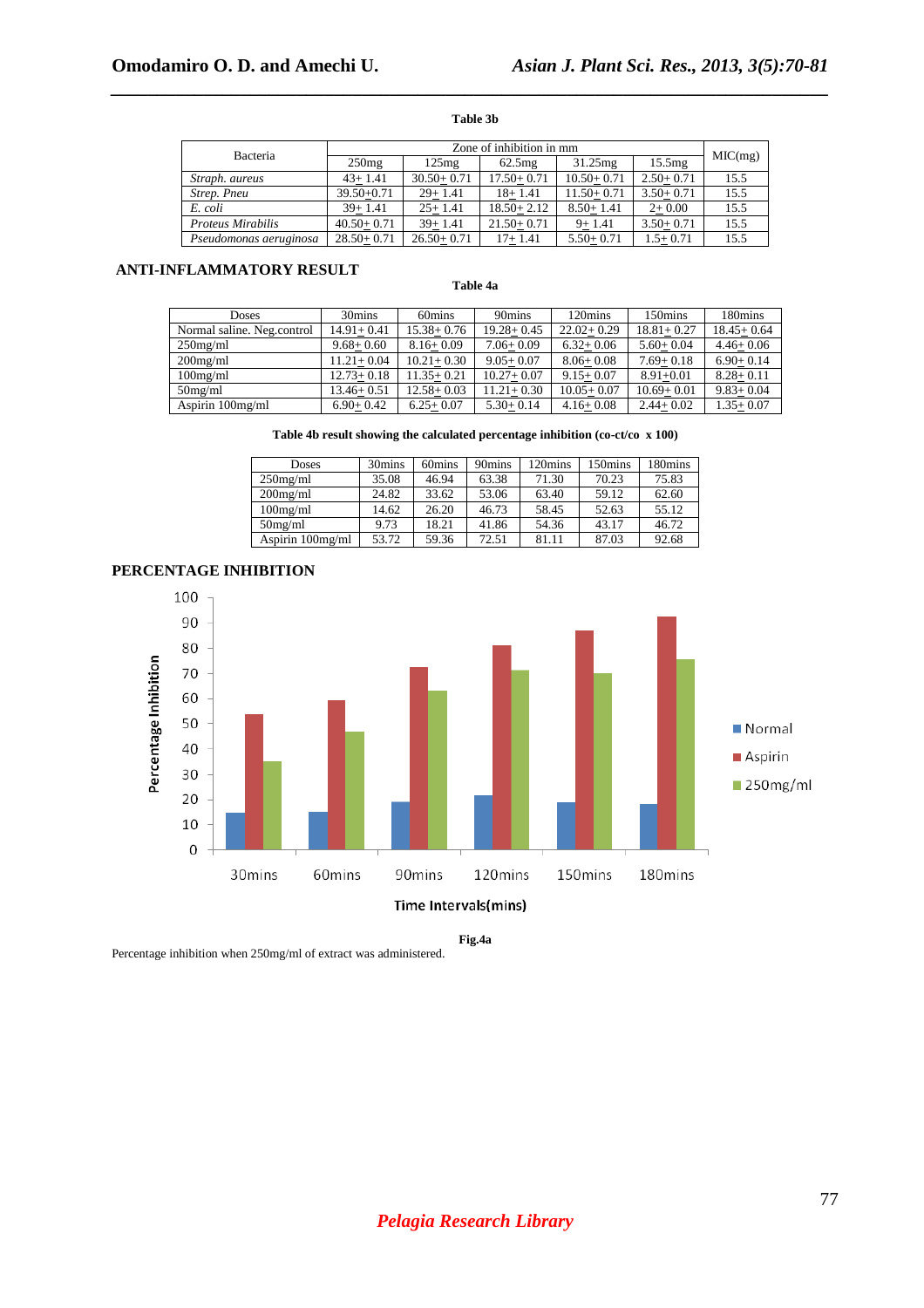

**Fig.4b** 

Percentage inhibition when 200mg/ml of extract was administered.



**Fig.4c** 

Percentage inhibition when 100mg/ml of extract was administered.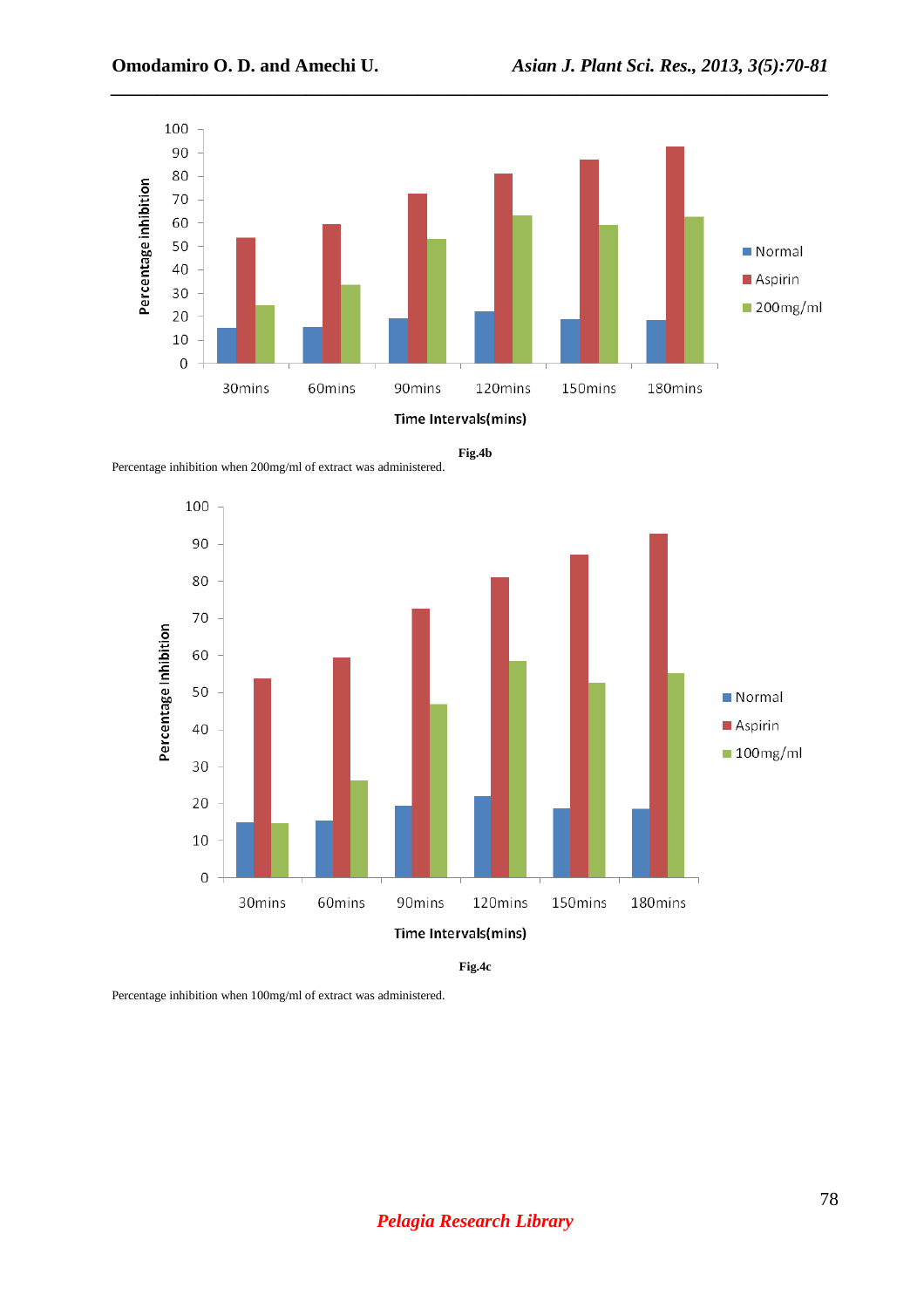

**Fig.4d** 

Percentage inhibition when 50mg/ml of extract was administered.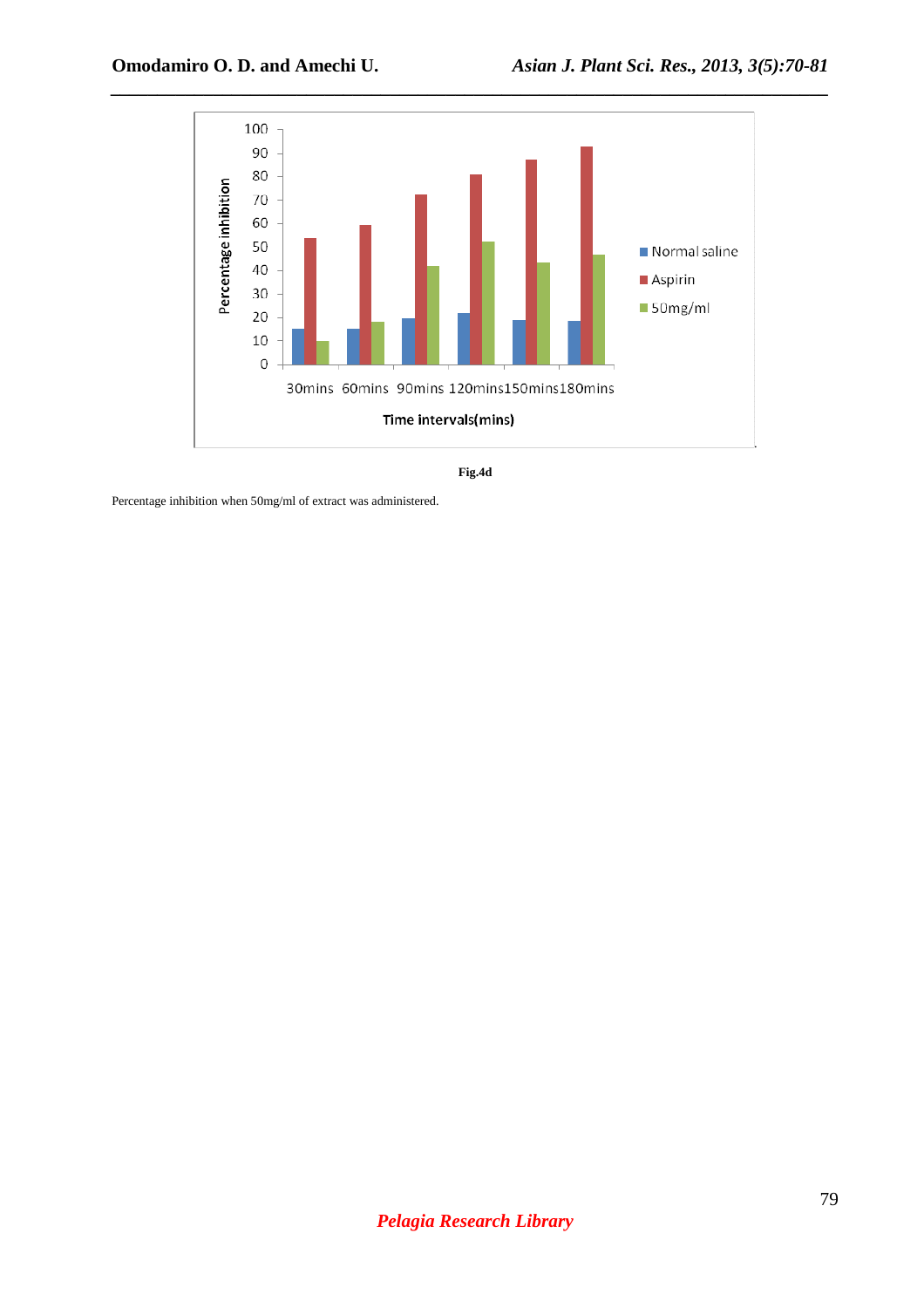

Graph presentation showing Percentage inhibition when different concentrations of extract were administered.

### **DISCUSSION**

A majority of prospective and case-control study epidemiology studies support the hypothesis that diets rich in tomatoes and tomato products are associated with reduced risk of chronic disease. In vitro studies and animal trials using tomato phytochemicals have provided further data supporting these epidemiology associations.

Oxidation stress has been implicated in the pathology of many disease and conditions including cardiovascular disease, diabetes, inflammatory conditions, cancer and aging. Anti-oxidants may offer resistance against the oxidative stress by scavenging the free radicals, inhibiting the lipid per-oxidation and other mechanisms[11]. The lycopersicon esculentum extract were able to reduce thiobarbituric acid reactive substance (TBARS) significantly when compared with a standard antioxidant ascorbic acid(table1and figure1a and1b). The sample is found to inhibit lipid peroxidation significantly in goat liver homogenate which indicate the strong free radical scavenging and antilipid peroxidation properties(table 2 and figure2a and 2b). This research work demonstrates that daily consumption of lycopersicon esculentum might be helpful in preventing or suppressing the progress of various oxidative stress related disease. And also investigation of antibacterial activity of tomato extract on some of the isolated microbes ranging from *streptococcus pneumonia, staphylococcus auresus Escherichia coli, pretoeus mirabilis, pseudomonas aeruginosa* really show that tomatoes has an antibacterial properties when compare with Ciprofloxacin an antibacterial drug base on their minimum inhibitory concentration parameter(table3a and 3a figure3a and 3b). Both

# *Pelagia Research Library*